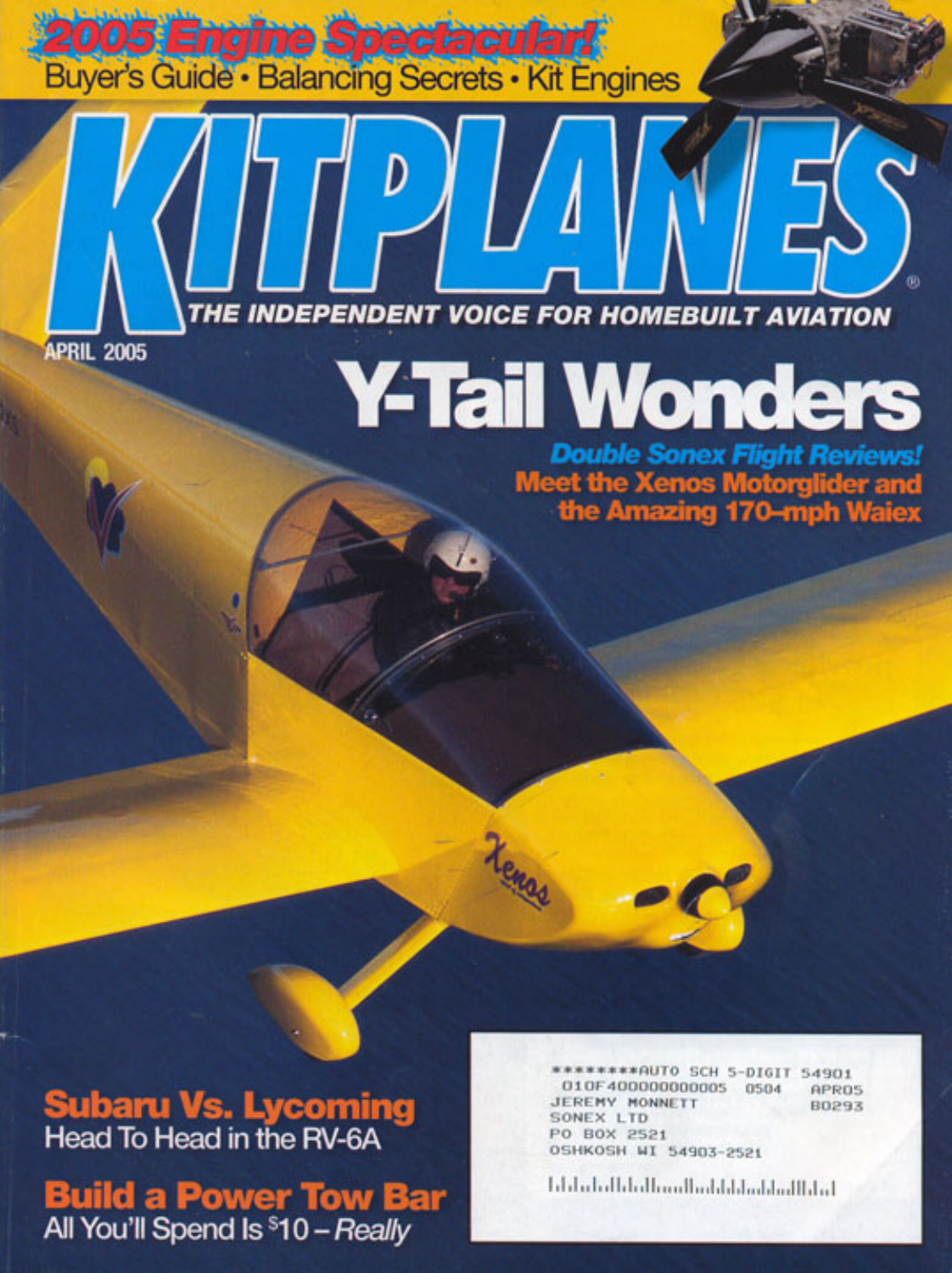

**John Monnett demonstrates the Waiex over Wisconsin's Lake Winnebago, a familiar landmark for anyone who's flown to Oshkosh AirVenture.**



#### **The Y-Tail Waiex combines unusual style with refreshing speed.**

#### **BY DAN JOHNSON**

**The airlines may be suffering and<br>Light-Sport Aircraft (LSA) has<br>yet to coalesce into a coherent** Light-Sport Aircraft (LSA) has industry segment, but Sonex Ltd. is having a fine run of business. During my visit on a beautiful fall day in Oshkosh, Sonex said it was ready to break ground on a new hangar, the third building of what has become the Sonex campus on Wittman Field. At press time, it was nearly complete.

Sonex is clearly ready for LSA, but the company has built its enterprise on delivering kits to the Experimental/ Amateur-Built community. Steadily selling kits keeps Sonex in good business shape while LSA comes into focus. This

company is well positioned for whatever future recreational flying holds.

#### **Waiex Is For Y-Tail**

We can see you fighting the name with all those vowels hung together. Don't say "WAY-ex." Say "WHY-ex," and the name immediately makes sense. That may seem new, but, except for its namesake Y-shaped tail, everything else on the Waiex is identical to the Sonex model the company has sold since it began in 1998.

I flew the company's bright yellow Waiex with designer John Monnett. Many earlier builders and enthusiasts know Monnett for his Monerai, Moni, and Monex Racer, all of which share the Y-tail. "The Waiex is actually the airplane we had in mind even before the Sonex," Monnett told me.

In addition to a Bonanza-like control system—on the splayed portions of the tail, a pair of surfaces called ruddervators handle pitch and yaw—

the Waiex includes a stub rudder at the furthest aft section of fuselage that moves in concert with the appropriate rudder pedal movement. Using the fuselage this way is a Steve Wittman design technique, Monnett said. It is a nice touch from an aerodynamics viewpoint but it also shows cleverness about using the airframe to best advantage.

With his longtime engineer, Pete Buck, Monnett and family created not only the Waiex but the Xenos motorglider, both with Y-tails. (See article on Page 8). I took a flight in both machines and for a longtime soaring pilot like me, the Xenos motorglider holds great interest. For most pilots, however, the Waiex may be the better choice.

According to Sonex, its aircraft deliver the a lot of performance for the dollar. Indeed, a chart in their literature package illustrates this succinctly. For a complete kit price (including a 120-hp Jabiru 3300 engine) of less than \$32,000 (assuming no major fluctuations in the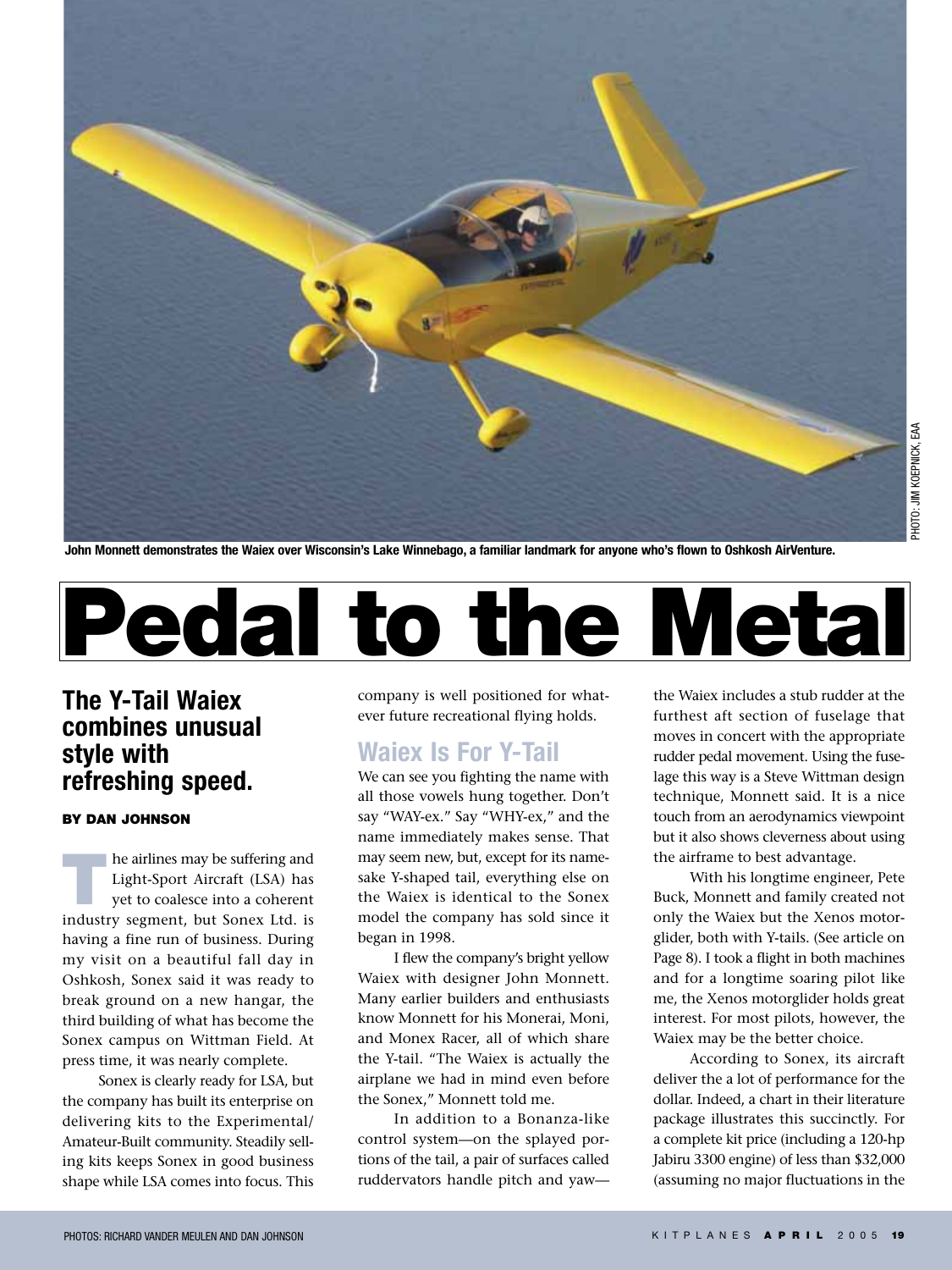U.S. to Australian dollar exchange rate), you can have a Waiex that will see you zooming through the sky at 170 mph. By one calculation, that's quite a deal: total cost is only \$186 per mph. Were you to build a Van's RV-9 with a new Lycoming, you'd be in for approximately \$52,000, or \$267 per mph; make it a quickbuild and it's \$308 per mph. (Incidentally, the RV estimates come from Van's online cost estimator and assume a basic, VFR/crosscountry aircraft. Sonex's own literature says the RV-9 will cost \$321 per mph.) Opt for the 80-hp, VW-based AeroVee kit engine and you'll get 150-mph cruise for a comparatively modest \$22,260. That calculates to an amazing \$148 per mph.

Most of us don't think in terms of dollars per mph—and the comparison with the RV-9 ignores the fact that the RV is larger, heavier and, as a result, more cross-country capable—but it certainly proves that the Monnett machine won't take too much of your money for the speed it can deliver. Add this to the mixture: the kit has been optimized in many ways, with laser-cut panels, much prefabricating, jigless construction and factory builder seminars that discount the kit enough to make travel to Oshkosh worthwhile.

You can also choose between tricycle or conventional gear. The wings remove easily for transport. All major components are built of familiar, easily worked, inexpensive 6061 aluminum.

If Light-Sport Aircraft is the direction you want to go, here's some good news: *all* the Sonex machines qualify. You'll have to use a different prop on the Sonex and Waiex, but they can then meet all the parameters of FAA's rule. The Xenos further qualifies as a motorglider for which the FAA requires neither an aviation medical nor a driver's license.

One way Sonex keeps down the cost of its models is to offer two engine choices. One is the Australian-produced Jabiru. The four-cylinder, 80-hp 2200 model costs about \$10,000, close to a \$2000 savings over the 80-hp Rotax 912 (and the 100-hp Rotax 912S is about \$3000 more). For about \$14,000, you can go with the six-cylinder, 120-hp Jabiru 3300. This is more power, however, than you'll need if you choose to stay within the speed limit of the LSA category.

#### **SONEX LTD. WAIEX**

| Price (excluding quickbuild options) \$13,495                       |
|---------------------------------------------------------------------|
| Estimated completed price \$25,000                                  |
|                                                                     |
| Number flying (at press time) $\dots\dots\dots\dots\dots\dots\dots$ |
| Powerplant AeroVee 2180                                             |
| 80 hp @ 3400 rpm                                                    |
| Propeller Sensenich two-blade fixed-pitch                           |
| Powerplant options Jabiru 2200, Jabiru 3300                         |
|                                                                     |

#### **Airframe**

| Maximum gross weight 1100 lb |  |
|------------------------------|--|
| Typical empty weight 620 lb  |  |
| Typical useful load 480 lb   |  |
| Full-fuel payload 384 lb     |  |
|                              |  |
|                              |  |
| Baggage capacity 50 lb       |  |

#### **Performance**

| Cruise speed 150 mph (130 kt)                         |
|-------------------------------------------------------|
| 8000 feet @ 75% power, 4 aph                          |
| Maximum rate of climb 500 fpm (at max. gross)         |
| 1200 fpm (at aerobatic weight)                        |
| Stall speed (landing configuration) 40 mph (35 knots) |
| Stall speed (clean) 46 mph (40 knots)                 |
| Takeoff distance 400 ft                               |
| Landing distance 500 ft                               |
|                                                       |

*Specifications are manufacturer's estimates and are based on the configuration of the demonstrator aircraft. As they say, your mileage may vary.*

**Raring to go is one way to describe the lively Waiex. This particular one has acquired the nickname** *Yellow Jack***.**

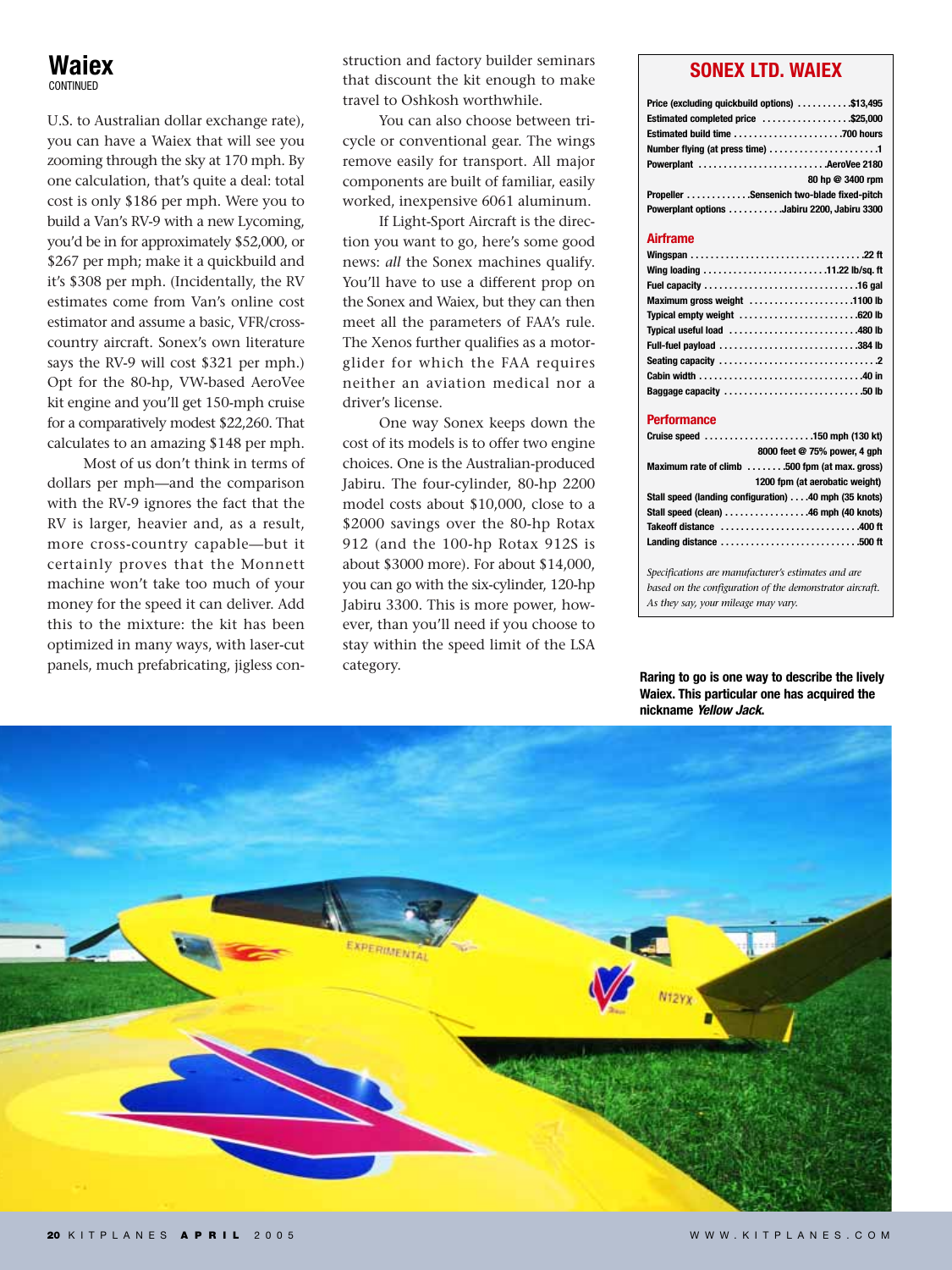But the best powerplant bargain is the AeroVee kit engine. This son-of-a-Volkswagen dual-ignition powerplant starts easily, runs at engine revolutions familiar to most general-aviation pilots and costs a modest \$5695. I repeat that it is a kit—you get a DVD and/or video to help guide you through the assembly process—but this is certainly a way to keep the price tag from spiraling out of control. Incidentally, Sonex is the worldwide distributor for AeroConversions, manufacturer of the AeroVee.

At a time when some high-end LSAs are on the market for close to \$90,000, Sonex is doing the sport flying community a great service by selling a worthy series of aircraft at highly affordable prices.

#### **Let's Fly the Waiex**

After Monnett thoroughly twisted my arm (yeah, right!), I decided it was time to go aloft. He rolled the Waiex out using his clever tailwheel tow rig. It grasps the tailwheel axle and lifts it a few inches off the ground. Either Monnett has been hitting the Nautilus machine or this rig

**The Waiex gets its name from its Y-tail: a pair of surfaces called ruddervators to handle pitch and yaw control as well as a stub rudder (inset), which moves in concert with the appropriate rudder pedal movement.**

helps move the Waiex (and all other Sonex taildraggers) pretty easily.

Our evaluation airplane was equipped with the 80-hp AeroVee engine. Pipes left the fuselage amid flame decals. It has a Beetle sound to it, which may warm the hearts of some previous owners.

We hopped in and closed the canopy latch using a safety pin for additional security. Before the engine start and runup, we placed the brake lever in its park position. The AeroVee uses a redundant, solid-state ignition system independent of the electrical, and it was checked on the first switch position while an electronic system was on switch position two.

Openings on each side of the canopy draw in fresh air. They worked well even in taxi, which is good because the aircraft's clear canopy offers no sun cover. It does, however, make spotting traffic child's play.

As soon as you start to taxi this taildragger, you notice something different, something less sloppy than is often associated with tailwheel-steered aircraft. Pay thanks to a solid linkage from pedal to tailwheel, versus the more common cable-to-spring linkages with their spongier feel. This setup helps reduce the need for the "dancing feet" technique needed to land some tailwheel aircraft without getting into a ground loop. With this solid linkage, Monnett says, you operate the aircraft more authoritatively. I liked it so much I wondered why more designs haven't employed this method.

Because it's a taildragger, you will need to move the Waiex's nose somewhat for taxi visibility; the need wasn't great, however, as I could almost see directly forward by moving my head. We taxied out to the active at Wittman Field. (It always seems strange to fly at this airport without the torrent of activity I'm used to during AirVenture.) We were quickly number one—we rolled onto the runway, straightened out and opened the AeroVee's throttle fully.

Acceleration was brisk, a credit to the light weight of the aircraft. In a few hundred feet, we rotated and left the ground. Takeoff roll near maximumgross weight is about 600 feet, Monnett indicated. While the Waiex can zoom to pretty high speeds, it works well at low speeds; we had lifted off at about 55 mph.

The Waiex trim system is different partly owing to the Y-tail. A rotating

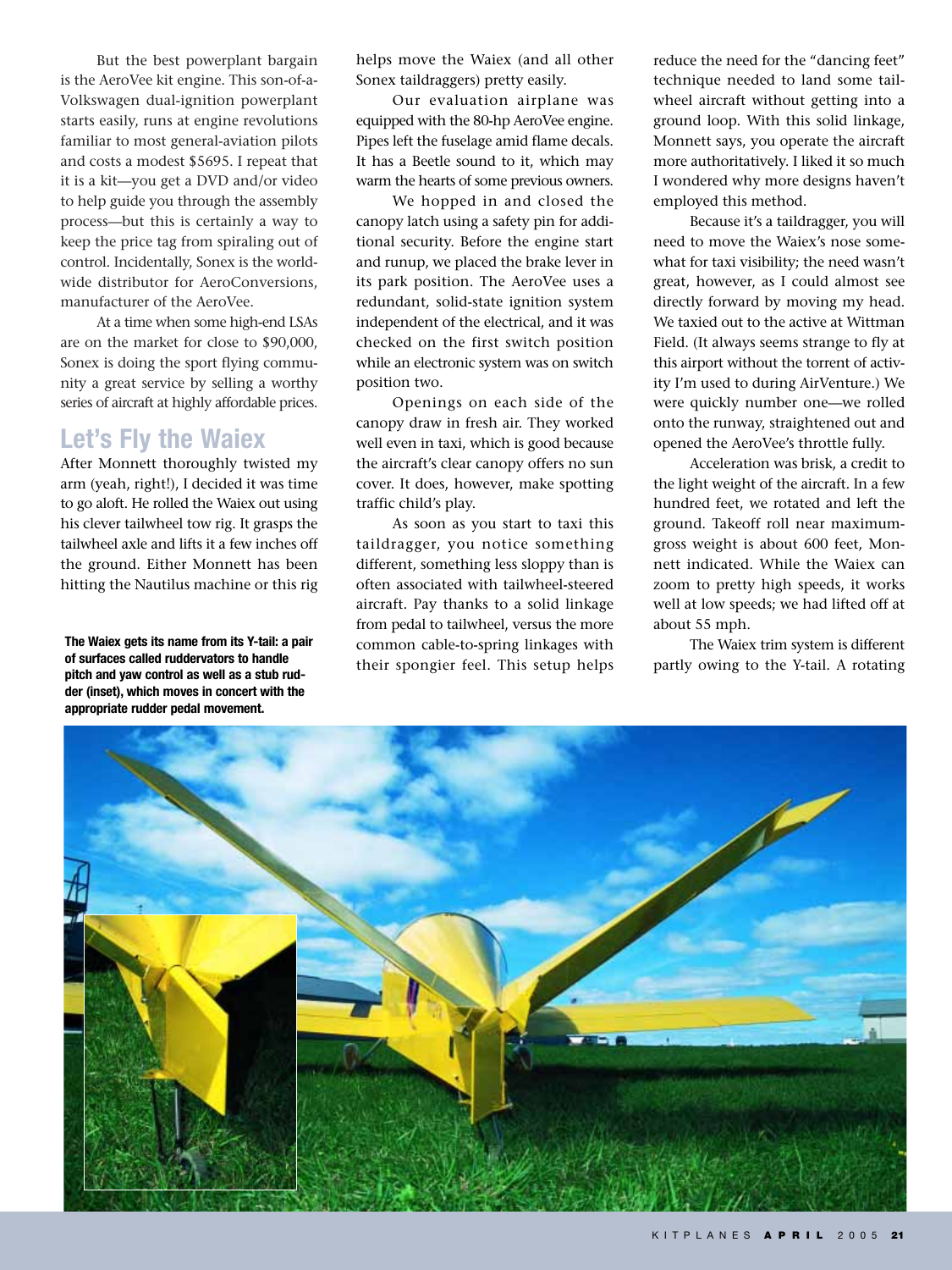

knob is fitted just to the left of the throttle, and it sets a bungee cord system on the joystick. In this way, the Waiex works like some ultralights that also bungee-load the joystick to provide relief to the pilot. By a rotating motion, you adjust the center position of the bungees. It may not sound as slick as a trimtab, but it did the job.

As we flew around in slower flight ranges, we explored the flap system. The Waiex uses a two-position flap lever (15° and 30°) plus a neutral position. On landings later, I would find the second



**Designer John Monnett actually conceived the ideas for the Xenos motorglider (front) and Waiex prior to the Sonex, which the company has offered for seven years.**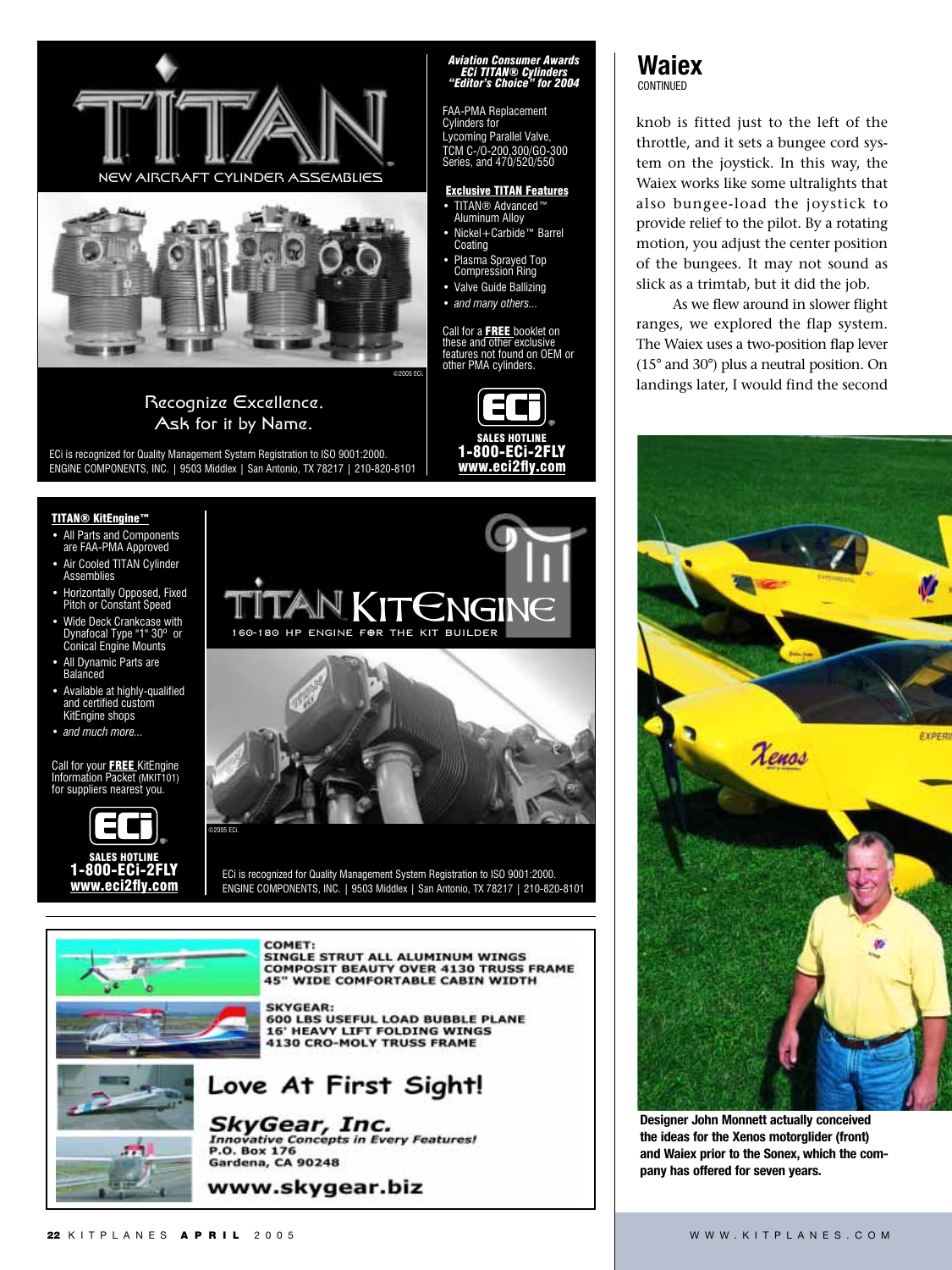

**The demonstrator Waiex is powered by an 80-hp AeroVee engine; using this flexible dipstick, you can check for oil without having to open any cowling doors.**

position to be plenty; the aircraft does not need more flap than it has.

But Monnett wanted to show off the considerable speed of his Waiex. He also wanted to go hunt for his son, Sonex General Manager Jeremy Monnett, who was out flying the Xenos. Being a soaring enthusiast and hoping for a flight later in the long-wing Xenos, I was equally interested in seeing the motorglider in flight.

During the hunt, we relied on the Stratomaster Ultra electronic information system, which weighs less than 2 pounds. This is an "ultralight industry" instrument from South Africa that combines flight and engine instrumentation and portrays the readings in both digital and analog formats. (The system costs around \$2500 with the attitude module and all sensors for a four-cylinder engine.) Monnett had also installed a TruTrak Flight Systems Digitrak autopilot, which weighs a mere 5 pounds.

With Monnett next to me in the 40-inch-wide cockpit, I found it a little crowded; neither of us is particularly large. We were touching slightly, and I was also bumping the canopy. Two big fellows would be tight, but as Monnett feels and as surveys have revealed, most two-seat aircraft are flown solo.



All Instruments STC'd/PMA'd, many TSO'd as Primary Replacements. **\* Optional UBG-16 remote display makes the mounted depth of the display 1.25"**

**You'll be money ahead to invest in EI instruments, which will protect your engine and save you money! Here's how:**

**Head off major problems.** Find minor problems (clogged injectors, worn rings, fouled plugs, sticky valves, etc.), *before* they become major repair bills or safety issues!

Gain significant fuel savings. It's vital to lean your engine properly. If you're leaning "blind," you could be taking a chance of causing preignition, detonation, excessive buildups on valves and cylinder walls, or overtemping the valves and heads.

Reduce maintenance costs! Running your engine at proper temperatures and pressures WILL keep your engine running healthier and longer.

**Stop adding extra legs to your flights.** How much time have you wasted with unnecessary fuel stops because of a lack of accurate fuel information?

**Stop harming your engine with inaccurate RPM readings**. You could be cruising at redline and not even know it! Mechanical gauges are notoriously inaccurate.

**Pre-diagnose your engine problems.** This will substantially minimize the troubleshooting time and costs of your mechanic. Just imagine being able to tell your mechanic to check cylinder #3's injector for a clog or a fouled plug!

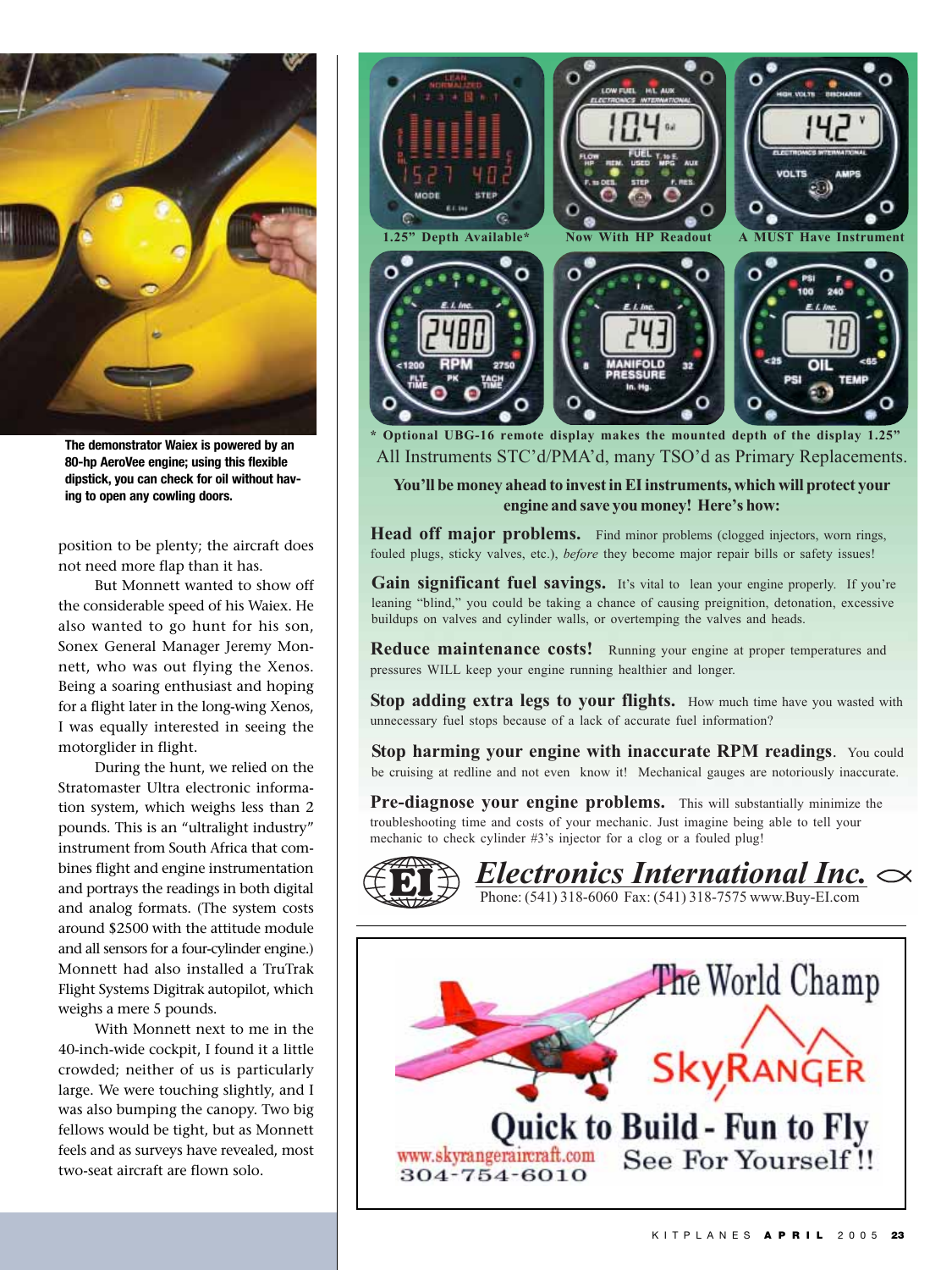#### **Gone Flying...Fast**

Sonex says the maximum climb rate while solo is about 1200 fpm, and the AeroVee produced about 800 fpm near gross. During climb, the tachometer was showing about 3200 rpm. Since the engine noise at this power setting was quite noticeable on my tape recorder, I'd consider a headset essential; I didn't want to remove the one I was wearing. At a density altitude of 3500 feet, while not much below the 1100 pound maximum gross weight and flying at full throttle (3400 rpm indicated), the airspeed indicator showed 138 mph, LSA's maximum speed limit. Averaged runs back and forth using a GPS readout verified the number.

The Waiex holds 17 gallons of fuel and the AeroVee burns about 4 gph, so you have 3.5 hours of endurance even with reserves. At a cruise of, say, 130 mph, that calculates to a 450-mile no-wind range.

Slow flight with plenty of trim dialed in indicated 60 mph at which the nose angle was quite high. During the slow flight period, the stick remained pleasant to use with light control forces and good response. Despite the additional area of the stub rudder, the pedals felt much softer, much less authoritative at this speed, where at high cruise the rudder felt very powerful, facts John attributed to the Y-tail.

Stall speeds were slightly lower than dictated by LSA, that is, about 45 mph (the rule is 45 knots or 52 mph). Stall behavior was benign. A significant airframe quiver foretold the stall onset with plenty of warning.

Power-on stalls produced steep deck angles; it would be hard to miss stall entry if you have a visual on the horizon. Accelerated stalls also got to a high nose angle but rolled cooperatively to level on stall break, which was quite muted even when I stalled more aggressively. During one exaggerated effort, I managed to induce one wing to drop a bit, but the resulting bank angle was not steep. Recovery from any stall involved no more than lowering the nose. Adding power is not necessary, though perhaps advisable.

#### **Is a Waiex In Your Future?**

If what you've read interests you, follow up with some further research. Sonex offers a detailed literature package with

**Aside from the Y-tail, everything else on the Waiex is identical to the Sonex, the company's better known kit airplane.**

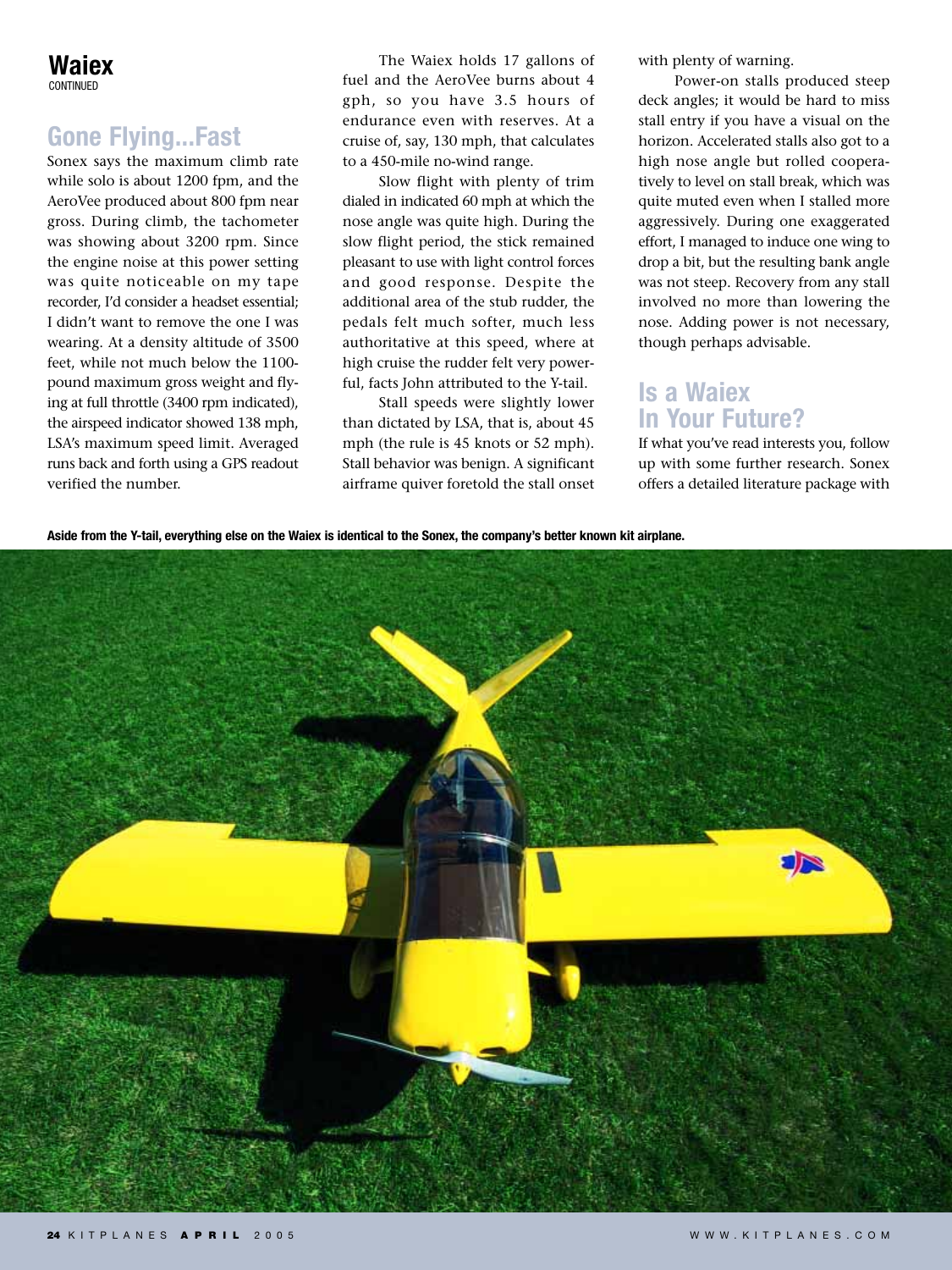### **Flying the Sonex** *Virtually*

*There are not many things that can substitute for flying the aircraft you're considering building, but "Right Seat with Tony Spicer" gives a close approximation for potential Sonex customers. I watched all 52 minutes of the DVD production before writing this review, and I must congratulate Spicer on the job he's done.*

*A Sonex builder, Spicer says he hounded the daylights out of the Monnett family and the staff at Sonex while he was building his airplane. In return, he created a homemade video of pretty darned good quality (though obviously not a Hollywood production).*

*On the DVD, Spicer introduces his Sonex and takes you for a ride from the cockpit of the aircraft. You'll take off, climb out and zoom down a river near his home field (where his vivid imagination has the two of you shooting at combatants in their river boats). Throughout the video, you'll hear Spicer relating the G loads, hitting just over 4 G in tight maneuvering (those imaginary enemies are remarkably elusive).*

*Next, you'll climb up higher where Spicer takes you through barrel rolls in each direction, a loop, a Cuban Eight, slow flight, stalls and other maneuvers. Finally you'll return to his home turf where you'll witness a couple of high-speed passes ("to shoo away the stray sheep") followed by a touch and go and a full-stop landing.*

*Want one? Call Sonex and order one for \$5.*

*—Dan Johnson*



Own your own Helicycle! go to Helicycle.com **Frequently asked** questions" et familiar with the flight & design of the Helicycle. Order our video package today!

**Turbine Powered** 

**Top Quality Components and** Low Maintenance

**Get In On The Next Production Run** 

See us at Sun 'N Fun-Booths B30-31!

Eagle R & D, LTD, CO 2512 Caldwell Blvd. Nampa, Idaho USA 83651 PH# (208) 461-2567

# o operate

-Johnny "Rascal" White Auburn, AL

"Ask me about props, and I'll tell you to use the 'KISS' principle-Keep It Sensenich, Silly! Mine is an 85 pitch, and I meet or exceed all the Vans numbers. So far the only RV-x person to outrun me was a 220 hp RV-4. Everybody else running constant speed props have been left behind."

For years homebuilt enthusiasts like Johnny White have been looking to Sensenich for the highest quality, most efficient lightweight propellers on the market-at the best prices! With superior engineering and a rigorous, 56-point factory inspection, it's no wonder Sensenich has been AD-free for over three decades.

Talk to your kit manufacturer or check out SensenichDirect on the web.

Sensenich. Right on the nose. 14 Citation Lane, Lititz, PA 17543 (717) 569-0435 · Fax (717) 560-3725 Email ez@sensenich.com . Web www.sensenich.com